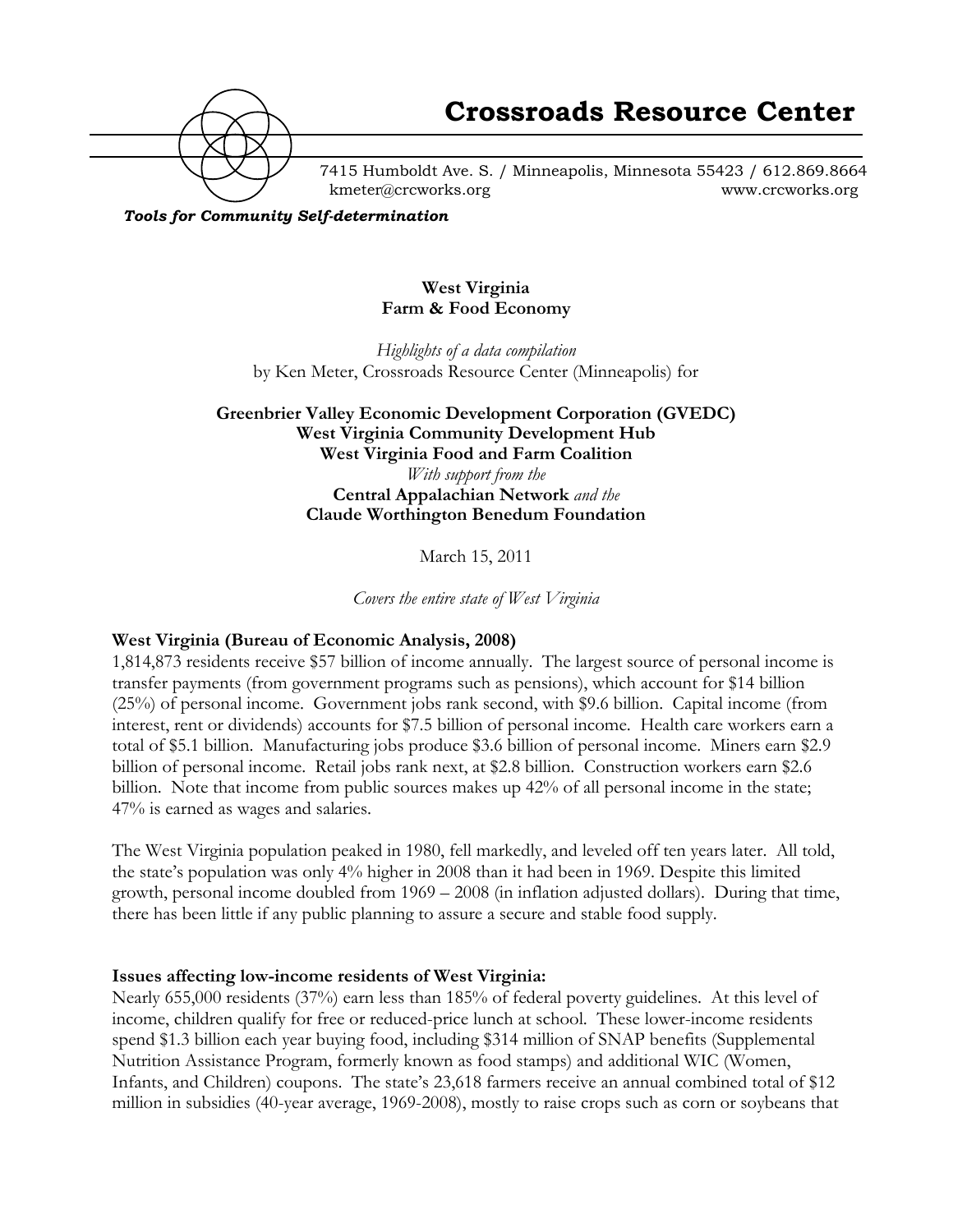*Highlights of West Virginia Farm & Food Economy — Ken Meter, Crossroads Resource Center*

are sold as commodities, not to feed West Virginia residents. *Data from Federal Census of 2000, Bureau of Labor Statistics, & Bureau of Economic Analysis.*

15% percent of the state's households (over 279,000 residents) earn less than \$10,000 per year. *Source: Federal Census of 2000.*

17% of all adults aged 18-64 in Metro Charleston carry no health insurance. *Source: Centers for Disease Control. Note: this data is only compiled for metro areas; Charleston was selected since that metro area contains the state Capitol.*

### **Food-related health conditions:**

18% of Metro Charleston residents reported in 2009 that they eat five or more servings of fruit or vegetables each day. 82% do not. This is a key indicator of health, since proper fruit and vegetable consumption has been connected to better health outcomes. *Source: Centers for Disease Control..*

35% of Metro Charleston adults report they have at least 30 minutes of moderate physical activity five or more days per week, or vigorous physical activity for 20 or more minutes three or more days per week. *Source: Centers for Disease Control.*

13% of Metro Charleston residents have been diagnosed with diabetes. *Source: Centers for Disease Control.* Medical costs for treating diabetes and related conditions in the state of West Virginia total \$1 billion. *Source: American Diabetes Association cost calculator.*

70% of Metro Charleston residents are overweight (37%) or obese (33%). *Source: Centers for Disease Control.*

# **The state's farms (Agricultural Census, 2007)**

*Agriculture Census data for 2007 were released February 4, 2009*

*The Census of Agriculture defines a "farm" as "an operation that produces, or would normally produce and sell, \$1,000 or more of agricultural products per year."*

*Land:*

- The state has 23,618 farms, 13% more than in 2002.
- West Virginia has 3.7 million acres of land in farms, 24% of the state's land area.
- Average farm size is 157 acres.
- Average value of land and buildings per farm is \$373,435.
- The most prevalent farm size is 50-179 acres, with 10,739 farms (45%) in this category.
- Next most prevalent farm size is 10-49 acres, with 5,749 (24%) farms.
- 334 farms  $(1.4\%)$  are 1,000 acres or more.
- 6,956 (29%) farms are less than 50 acres.
- 457 farms have a total of 2,189 acres under irrigation.

### *Sales:*

*With the exception of foods sold directly to consumers (see below), farmers typically sell commodities to wholesalers, brokers or manufacturers that require further processing or handling to become consumer items. The word*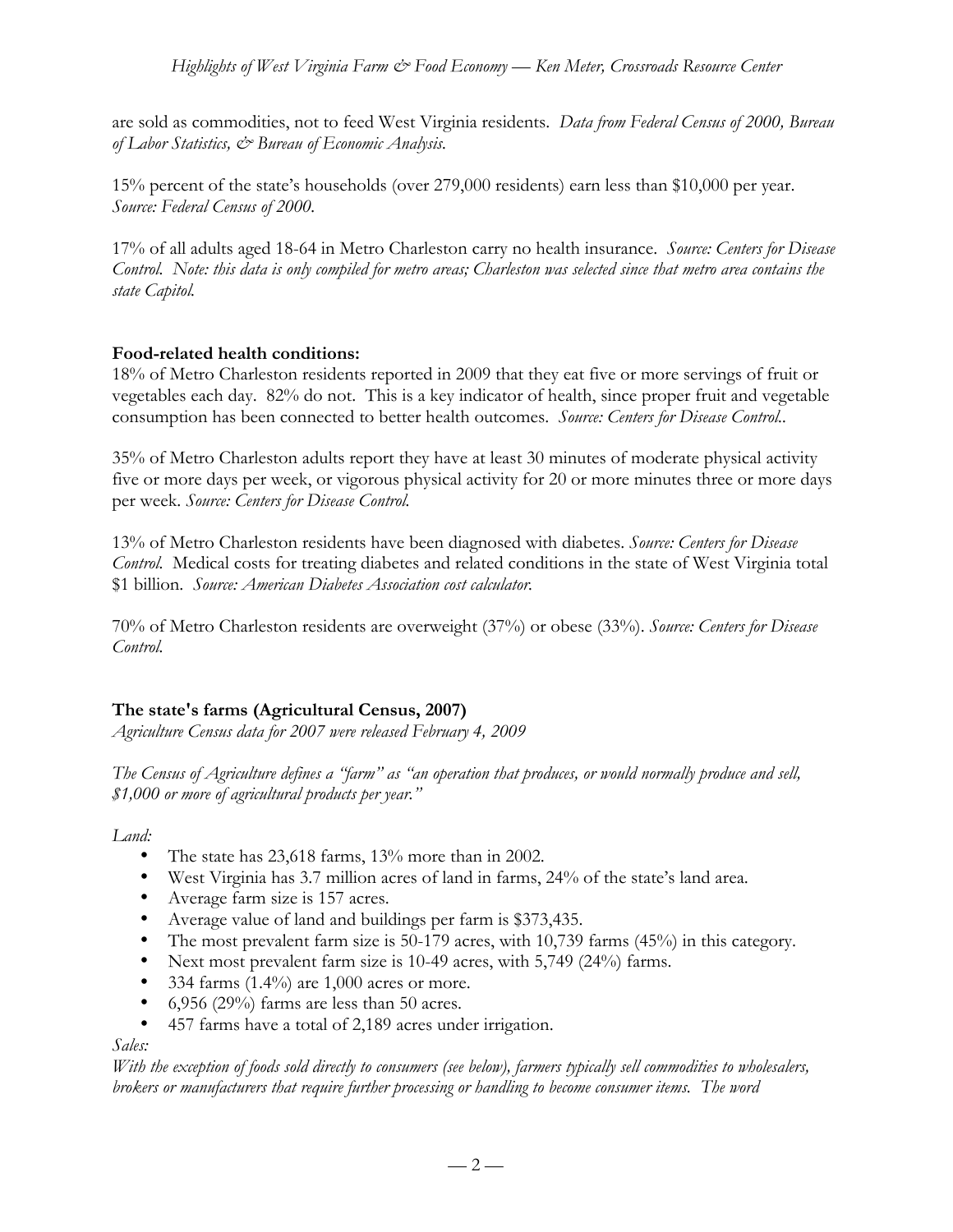*"commodities" is used in this report to mean the crops and livestock sold by farmers through these wholesale channels. The term "products" encompasses commodity sales, direct sales, and any other sales.*

- The state ranks  $43<sup>rd</sup>$  in the nation in farm product sales.
- Farmers sold \$591 million of farm products in 2007, 19% more than in 2002.
- \$78 million (13%) of these sales were crops.
- \$513 million (87%) of these sales were livestock.
- 18,877 farms (80%) sold less than \$10,000 of farm products.
- These smaller farms sold \$42 million (7%) of farm products.
- 749 farms (5%) sold more than \$100,000 of farm products.
- These larger farms sold \$445 million of farm products, 75% of the state's farm sales.
- 64% of the state's farms (15,123 of 23,618) reported net losses in 2007, even after federal subsidies are taken into account.
- West Virginia farmers collected a combined total of \$15.2 million of federal commodity support payments in 2007.

### *Production Expenses:*

- Feed purchases were the largest single expense for West Virginia farmers in 2007, totaling \$178 million (33% of all production expenses).
- Purchases of livestock ranked as the second most important expense, at \$97 million (18%).
- Farmers charged \$57 million (10%) to depreciation.
- Supplies, repairs, and maintenance costs totaled \$48 million (9%) for state farmers.
- Gasoline, fuels, and oil costs totaled \$38 million (7%).
- Farmers spent \$33 million to hire laborers (6%).
- Interest expenses totaled \$28 million (5%).
- Farmers paid nearly \$20 million in property taxes (4%).
- Chemical fertilizer costs totaled \$19 million (4%).

### *Cattle & Dairy:*

- 12,792 ranches and farms hold an inventory of 411,028 cattle and calves.
- 249,845 cattle were sold in 2007 by 10,474 farms, for total sales of \$165 million.
- 370 farms have 11,744 milk cows*.*
- Farm sales of milk and dairy products totaled \$31 million.
- 550 farms produced 272,039 tons of corn for silage on 19,408 acres.
- 23 farms raised 2,539 tons of sorghum for silage on 409 acres.
- 16,449 farms produced 986,097 tons of forage crops (hay, etc.) on 614,794 acres.
- 7,771 farms sold \$21 million of forage.

### *Other livestock*  $\mathcal{O}^*$  animal products:

- 955 farms hold an inventory of 8,948 hogs and pigs.
- 1,042 farms sold 19,588 hogs and pigs in 2007, worth \$2 million.
- 1,259 farms hold an inventory of 38,338 sheep, goats, and lambs.
- 1,860 farms sold \$3.2 million of sheep, goats, and lambs in 2007.
- 2,580 farms hold an inventory of 1.2 million laying hens.
- Sales of poultry and eggs totaled \$302 million.
- 216 farms raise broiler chickens, selling 88.8 million birds in 2007.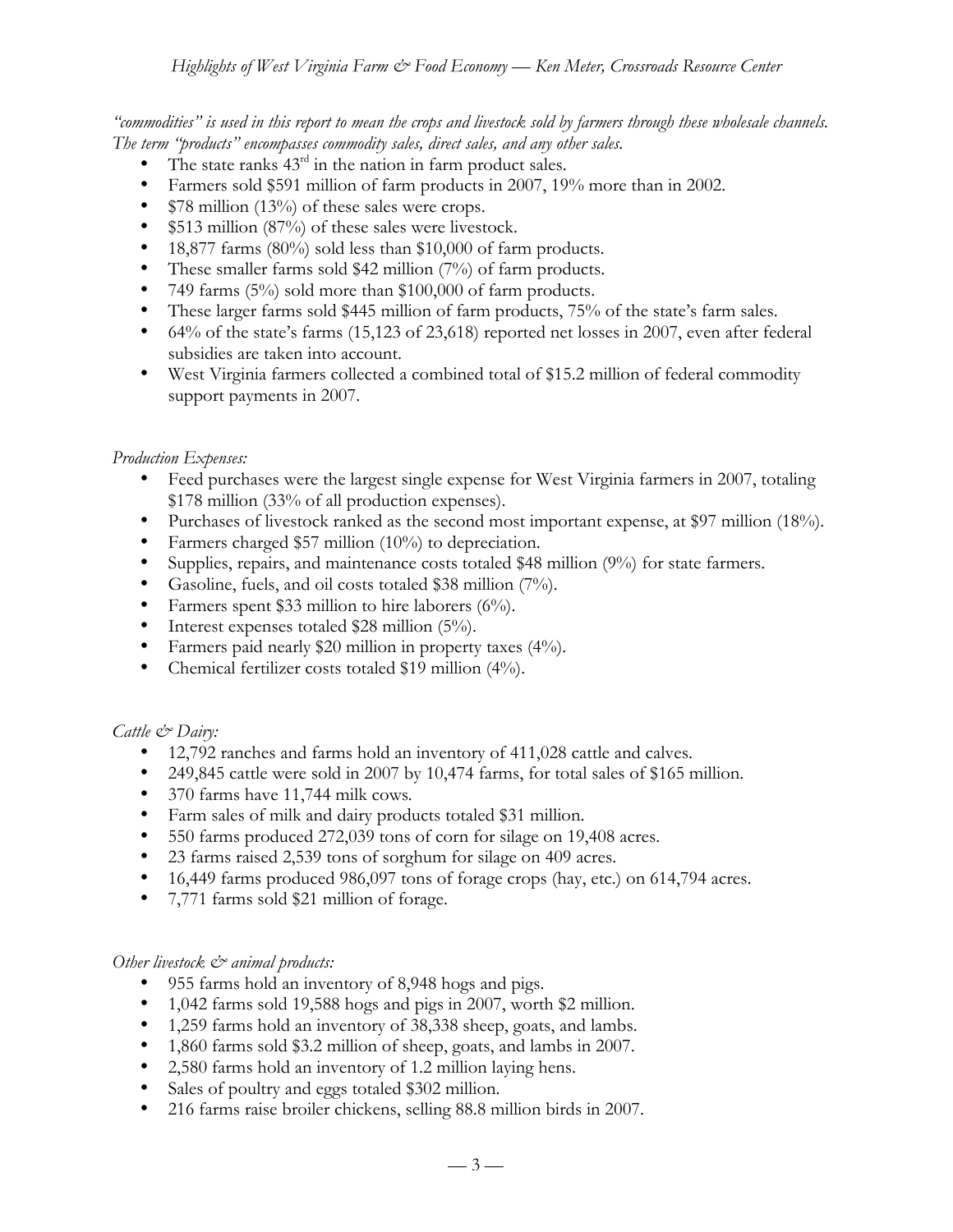- 39 farms engage in aquaculture, selling \$3.5 million of fish.
- 1,291 farms sold \$4.5 million of horses and ponies.

## *Grains, oil seeds, and edible beans:*

- 686 farms raised 2.9 million bushels of corn on 26,618 acres, worth \$6.5 million.
- 115 farms raised 480,186 bushels of soybeans in 2007 on 13,717 acres, worth \$3.4 million.
- 122 farms raised 336,553 bushels of winter wheat on 5,960 acres, worth \$1.8 million.
- 121 farms produced 74,953 bushels of oats on 1,494 acres.
- 61 farmers raised 92,942 bushels of barley on 1,328 acres.

*Vegetables & Melons (some farmers state that Ag Census data does not fully represent vegetable production):*

- 726 farms work 2,210 acres to sell \$5.8 million of vegetables.
- This represents a 73% increase in the number of farms (from 411) and a 26% increase in sales of vegetables (from \$4.6 million) over 2002 levels.
- 277 farms raise 275 acres of potatoes.
- 7 farms produced sweet potatoes on a total of about one acre of land.

*Fruits (some farmers state that Ag Census data does not fully represent fruit production):*

- The state has 613 farms with a total of 6,909 acres of orchards.
- 365 West Virginia fruit and nut farms sold \$14 million of products in 2007.
- This represents a 9.7% decrease in the number of farms (from 404) and a 24% increase in sales of fruits (from \$11 million) over 2002 levels.

# *Nursery and Greenhouse plants*

- 323 farms sold \$23 million of nursery and ornamentals in 2007.
- This represents a decline of 13% in the number of farms (from 371) and a decrease of 13% in sales (from \$26 million), since 2002.
- 173 farms sold \$935,000 of Christmas trees.

### *Other crops:*

- 68 farms raised 478,054 pounds of tobacco on 248 acres.
- This is a decrease of 89% in tobacco farms, from 530 in 2002.
- Tobacco sales totaled \$748,000, down 78% from the 2002 level of \$3.4 million.

### *Direct and organic sales:*

- 1,990 farms sold \$7.1 million of food directly to consumers. This is a 39% increase in the number of farms (1,434 in 2002) selling direct, and a 55% increase in direct sales over 2002 sales of \$4.6 million.
- This amounted to 1.2% of farm product sales, three times the national average of 0.4%.
- If direct food sales made up a single commodity, the value of these sales would outrank the state's 11<sup>th</sup> most important product, peaches.
- 84 farms farm organically, with a total of 783 acres of harvested cropland, and 804 acres of pastureland.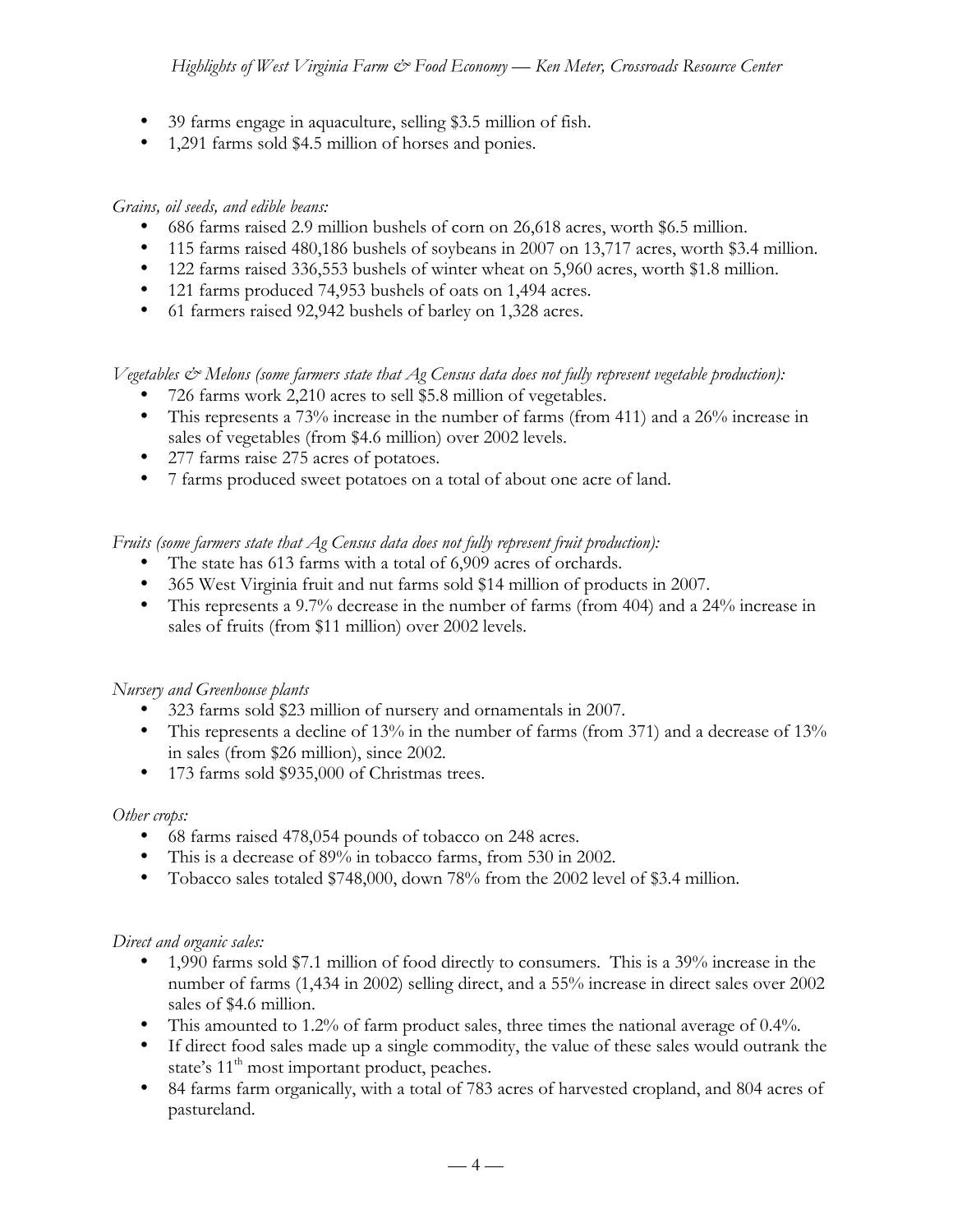## *Highlights of West Virginia Farm & Food Economy — Ken Meter, Crossroads Resource Center*

- 3,805 acres on 132 farms are undergoing organic conversion.
- 62 farms in West Virginia sold \$260,000 of organic food products, including \$222,000 of crops (this may include ornamental and greenhouse crops), \$35,000 of livestock and poultry, and \$3,000 of products from livestock and poultry (such as milk or eggs).
- 163 farms market through community supported agriculture (CSA).
- 1,011 state farms produce value-added products.

*Conservation practices:*

- 2,625 farms use conservation methods such as no-till, limited tilling, filtering field runoff to remove chemicals, fencing animals to prevent them from entering streams, etc.
- 5,455 farms practice rotational management or intensive grazing.
- 163 farms generate energy or electricity on the farm.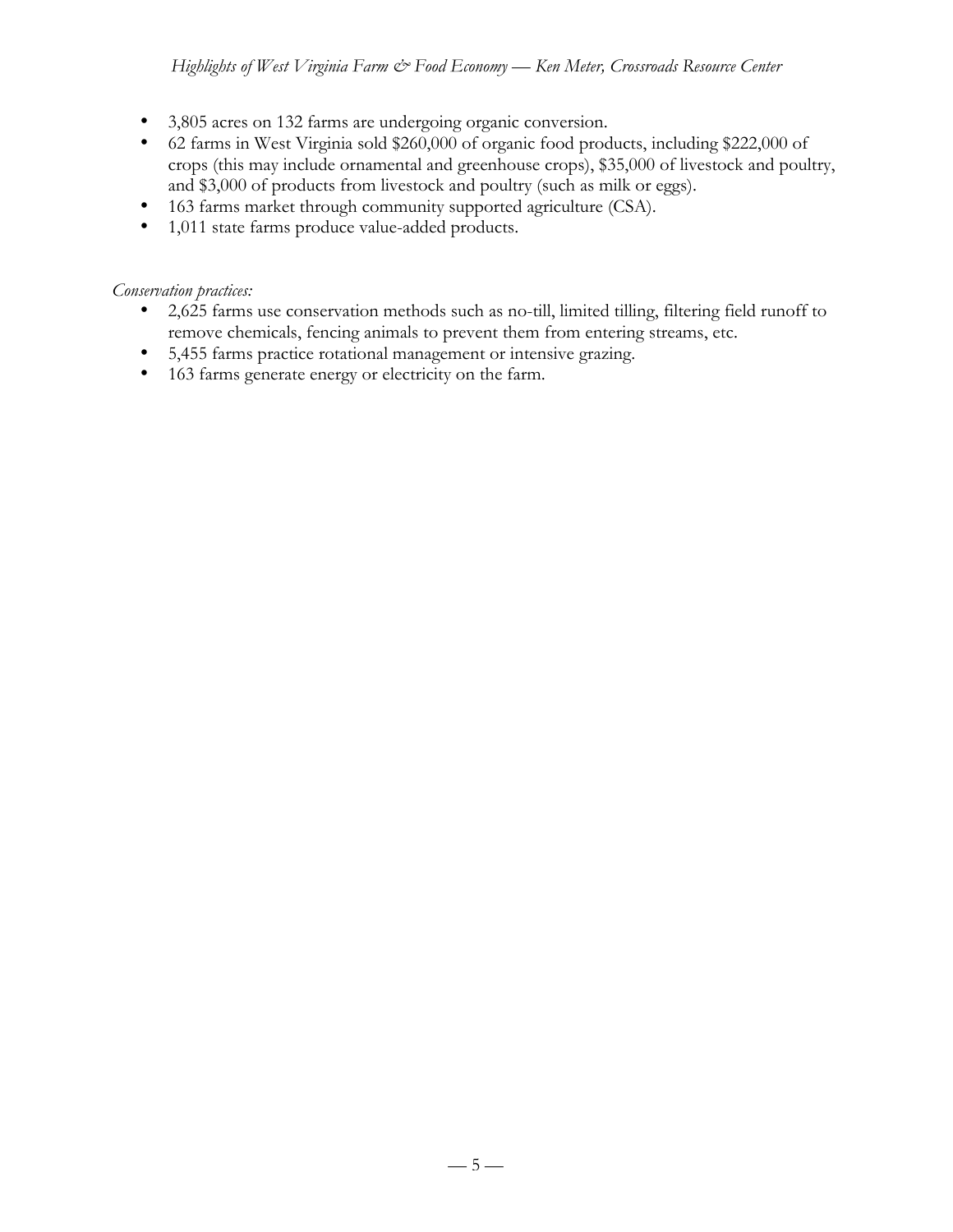# **West Virginia's top farm products in 2009 (Economic Research Service)**

*See chart on next page*

|    |                   | \$ millions |
|----|-------------------|-------------|
| 1  | <b>Broilers</b>   | 151.2       |
| 2  | Cattle and calves | 132.4       |
| 3  | Turkeys           | 46.4        |
| 4  | Hay               | 26.7        |
| 5  | Chicken eggs      | 25.7        |
| 6  | Ornamentals       | 21.0        |
| 7  | Dairy products    | 20.6        |
| 8  | Apples            | 10.7        |
| 9  | Corn              | 10.7        |
| 10 | Soybeans          | 7.7         |
| 11 | Peaches           | 3.9         |
| 12 | Sheep and lambs   | 2.2         |
| 13 | Aquaculture       | 1.7         |
| 14 | Wheat             | 1.5         |
| 15 | Farm chickens     | 1.0         |
| 16 | Hogs              | 0.8         |
| 17 | Honey             | 0.5         |
| 18 | Wool              | 0.0         |

*Note: mushrooms were also listed among West Virginia's top 25 products, but sales figures for these products were not released by ERS, in an effort to protect confidentiality.*

Note also that at \$7 million, direct sales from farmers to consumers amount to more than the value of the state's 11<sup>th</sup>-ranking product, peaches.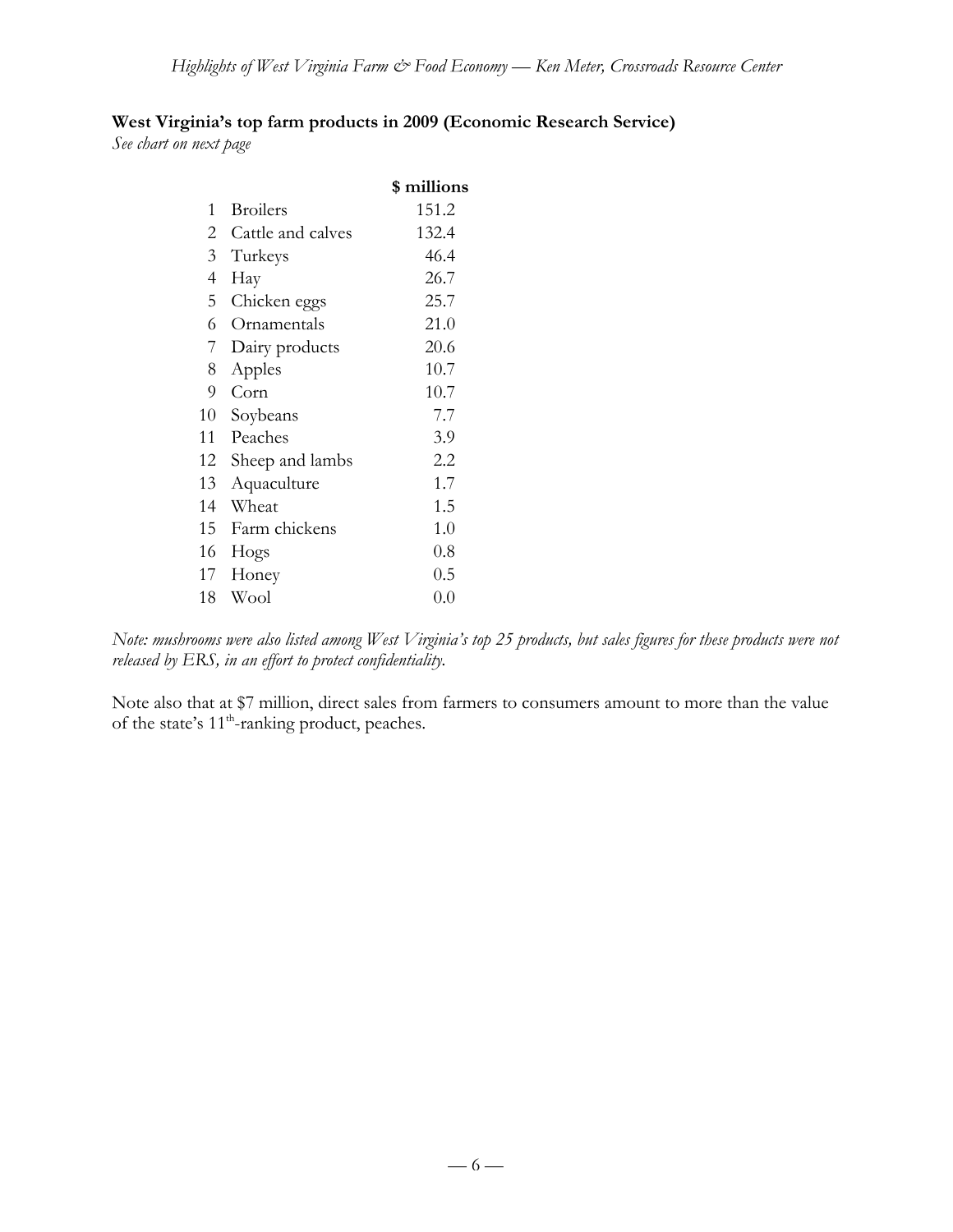**West Virginia's top farm products in 2009 (Economic Research Service)**

*See table on previous page*



# **Top farm commodities in West Virginia, 2009**

*Source: USDA Economic Research Service*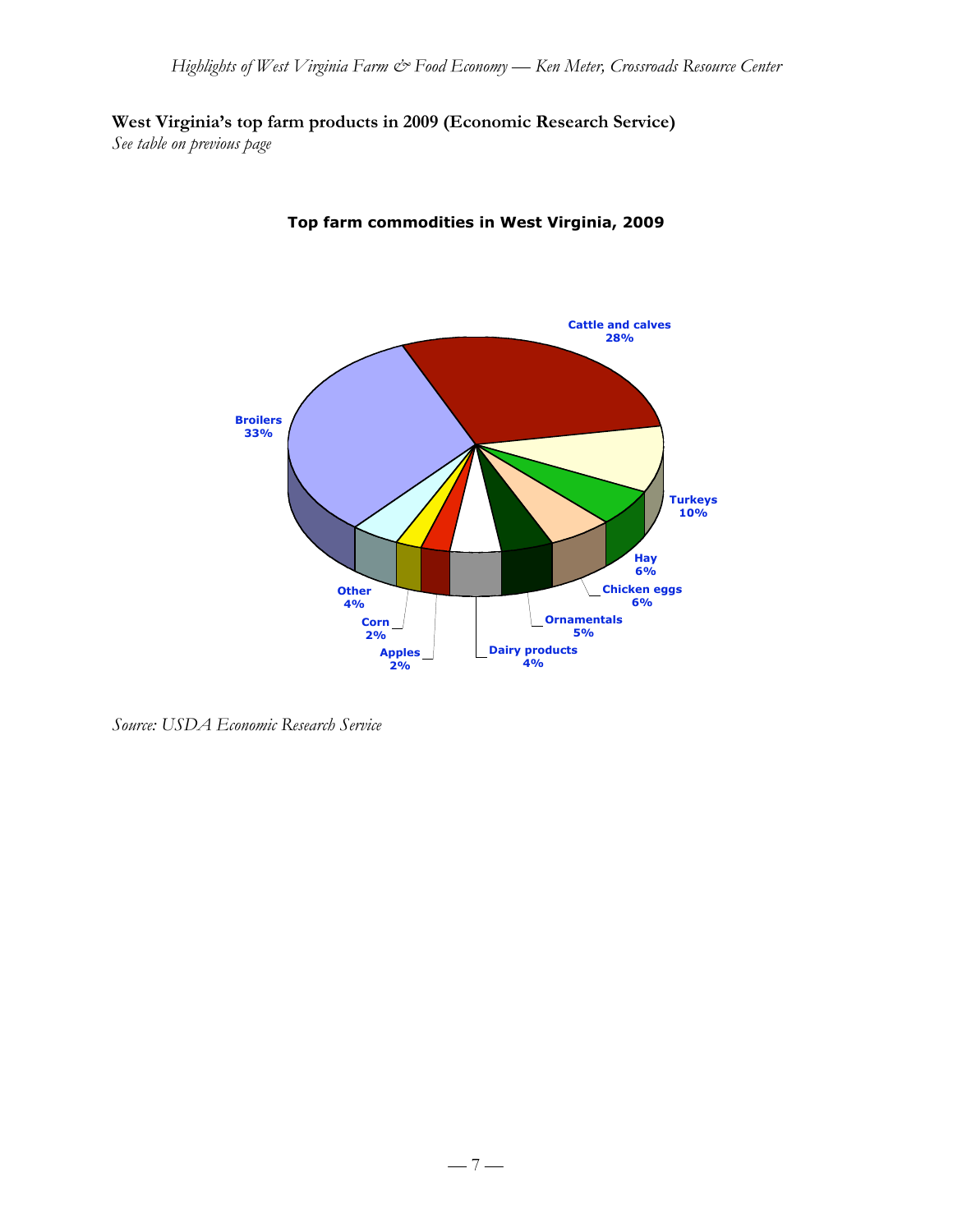## **Balance of Cash Receipts and Production Costs (BEA):**

West Virginia ranchers and farmers sell \$585 million of food commodities per year (1969-2008 average), spending \$681 million to raise them, for an average loss of \$96 million each year. *Note that these sales figures compiled by the BEA may differ from cash receipts recorded by the USDA Agriculture Census (above).*

Overall, farm producers spent \$3.8 billion more producing crops and livestock than they have earned by selling these commodities from 1969 to 2008. Farm production costs have exceeded cash receipts in thirty-seven of the forty years in that period. Moreover, 64% of the state's farms and ranches reported a net loss in 2007 (Ag Census). West Virginia farmers and ranchers earned \$212 million less by selling commodities in 2008 than they earned in 1969 (in 2008 dollars).

Farmers and ranchers earn another \$67 million per year of farm-related income — primarily custom work, and rental income (forty-year average for 1969-2008). Federal farm support payments are relatively small, averaging \$12 million per year for all West Virginia farmers, over the same years.

#### **The state's consumers:**

*See also information covering low-income food consumption and food-related health conditions, page 1-2 above.* West Virginia residents purchase \$4.4 billion of food each year, including \$2.5 billion to eat at home. Most of this food is produced outside the state. Only \$7 million of food products (1.2% of farm cash receipts and 0.15% of the state consumer market) are sold by farmers directly to consumers.

Estimated change in net assets (that is, assets less liabilities) for all state households combined was a loss of \$772 million in 2008 alone (BLS). This places additional pressure on West Virginia consumers trying to buy food.

### **Farm and food economy summary:**

Farmers lose \$96 million each year producing food commodities, and spend an estimated \$274 million buying inputs that are sourced outside West Virginia, for a total loss of \$370 million to the state. *Source: External inputs estimated by author from Census of Agriculture farm production expense data.*

Meanwhile, consumers spend \$4 billion buying food from outside. Thus, total loss to the state is \$4.3 billion of potential wealth *each year*. This loss amounts to more than eight times the value of all food commodities raised in the state.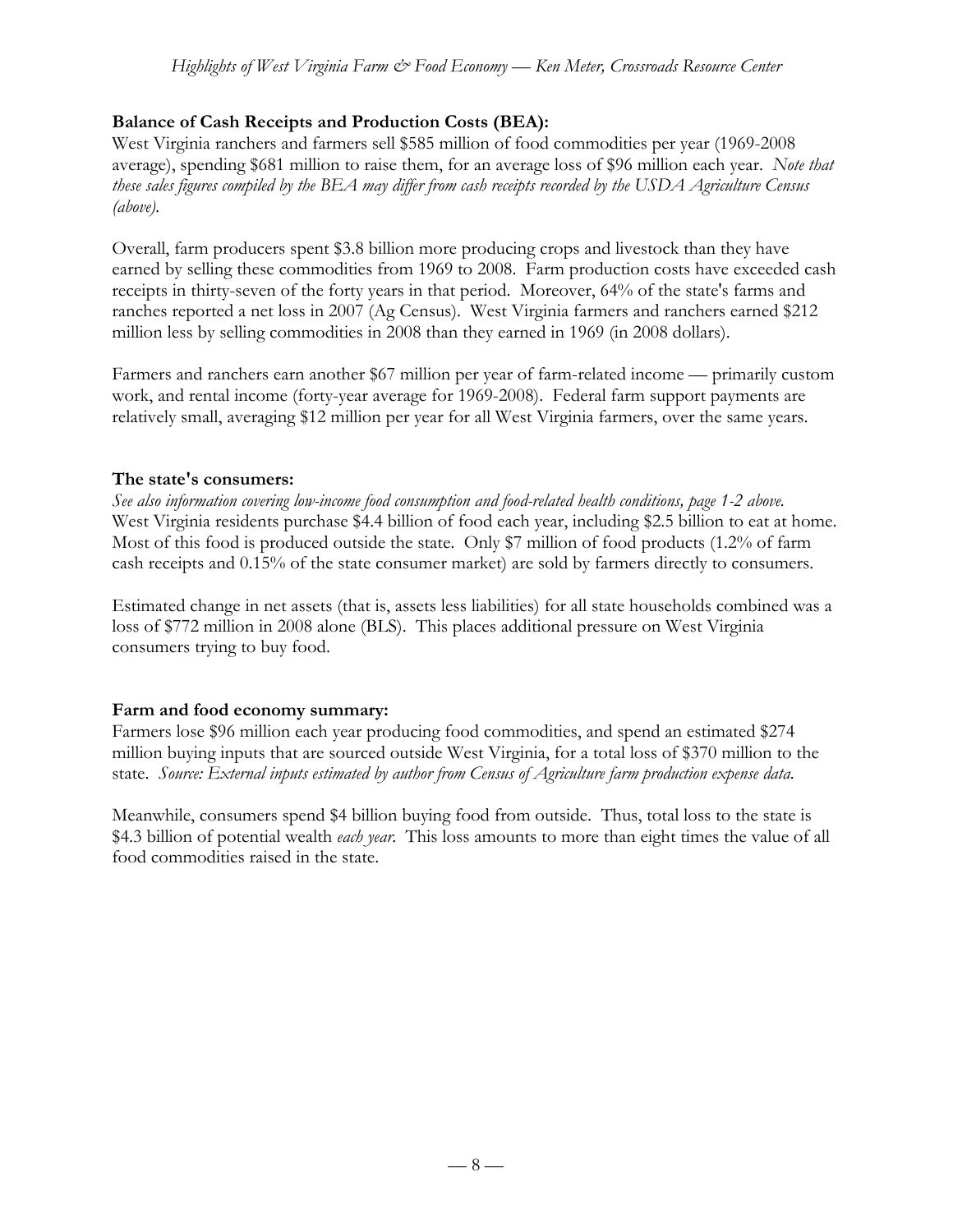#### **Consumer Markets for Food**

#### **Greenbrier Valley Region: markets for food eaten at home (2008):**

Greenbrier Valley residents purchase \$139 million of food each year, including \$80 million to eat at home. Home purchases break down in the following way:

|                                     | millions |
|-------------------------------------|----------|
| Meats, poultry, fish, and eggs      | \$19     |
| Fruits & vegetables                 | 13       |
| Cereals and bakery products         | 11       |
| Dairy products                      | O)       |
| "Other," incl. sweets, fats, & oils | 28       |

#### **Morgantown metro area: markets for food eaten at home (2008):**

Morgantown metro area residents purchase \$291 million of food each year, including \$166 million to eat at home. Home purchases break down in the following way:

|                                     | millions |
|-------------------------------------|----------|
| Meats, poultry, fish, and eggs      | \$40     |
| Fruits & vegetables                 | 28       |
| Cereals and bakery products         | 22       |
| Dairy products                      | 19       |
| "Other," incl. sweets, fats, & oils | 57       |

#### **Wheeling metro area: markets for food eaten at home (2008):**

Wheeling metro area residents purchase \$354 million of food each year, including \$202 million to eat at home. Home purchases break down in the following way:

|                                     | millions |
|-------------------------------------|----------|
| Meats, poultry, fish, and eggs      | 49       |
| Fruits & vegetables                 | 34       |
| Cereals and bakery products         | 27       |
| Dairy products                      | 23       |
| "Other," incl. sweets, fats, & oils | 70       |

#### **Hagerstown/Martinsburg Metro area: markets for food eaten at home (2008):**

Hagerstown/Martinsburg MSA residents purchase \$646 million of food each year, including \$369 million to eat at home. Home purchases break down in the following way:

|                                     | millions |
|-------------------------------------|----------|
| Meats, poultry, fish, and eggs      | -89      |
| Fruits & vegetables                 | 61       |
| Cereals and bakery products         | 50       |
| Dairy products                      | 41       |
| "Other," incl. sweets, fats, & oils | 128      |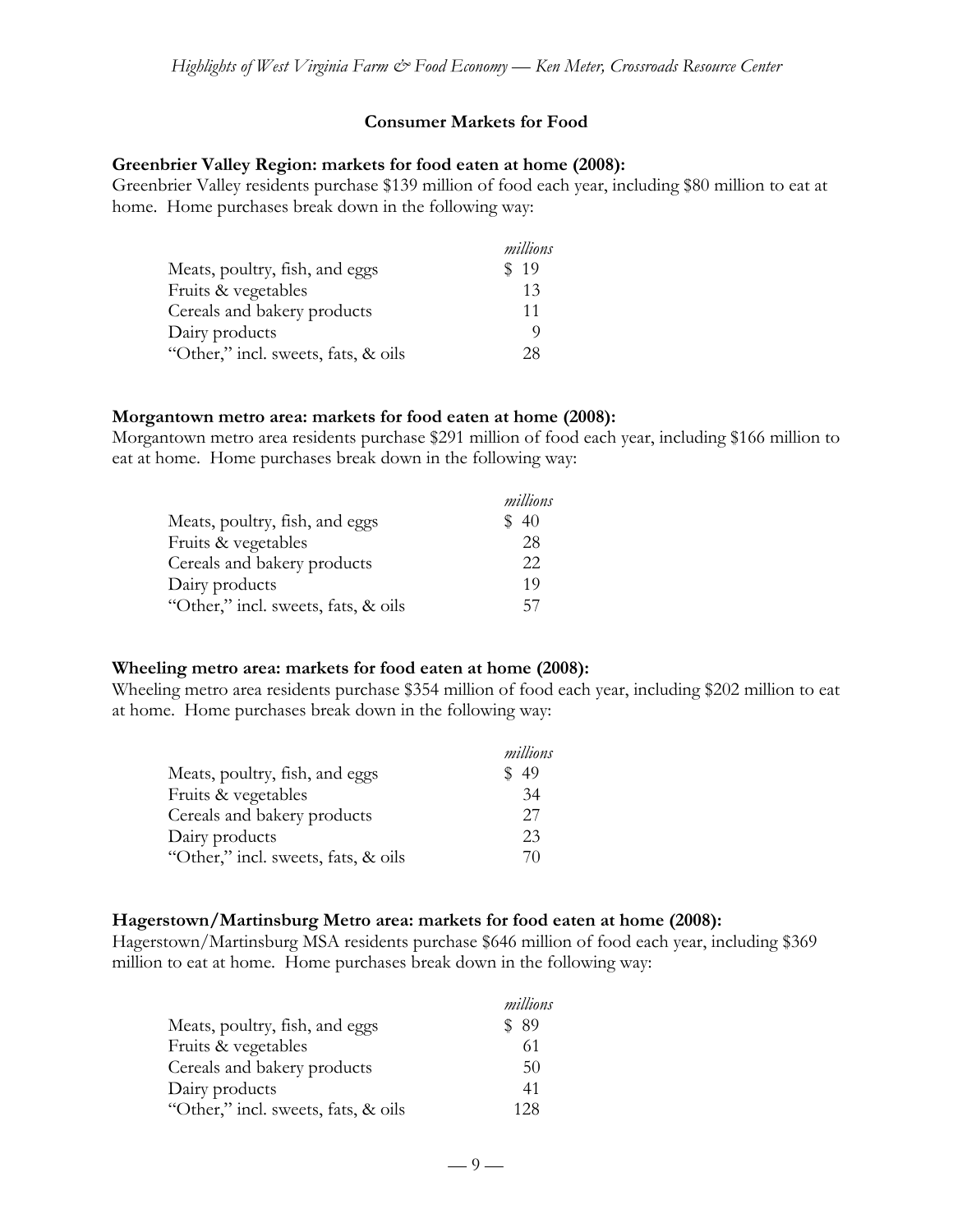#### **Huntington/Ashland Metro region: markets for food eaten at home (2008):**

Huntington/Ashland Metro residents purchase \$696 million of food each year, including \$398 million to eat at home. Home purchases break down in the following way:

|                                     | millions |
|-------------------------------------|----------|
| Meats, poultry, fish, and eggs      | \$96     |
| Fruits & vegetables                 | 66       |
| Cereals and bakery products         | 54       |
| Dairy products                      | 45       |
| "Other," incl. sweets, fats, & oils | 138      |

#### **Metro Charleston: markets for food eaten at home (2008):**

Metro Charleston residents purchase \$741 million of food each year, including \$423 million to eat at home. Home purchases break down in the following way:

|                                     | millions |
|-------------------------------------|----------|
| Meats, poultry, fish, and eggs      | \$102    |
| Fruits & vegetables                 | 70       |
| Cereals and bakery products         | 57       |
| Dairy products                      | 48       |
| "Other," incl. sweets, fats, & oils | 146      |

### **West Virginia: markets for food eaten at home (2008):**

West Virginia residents purchase \$4.4 billion of food each year, including \$2.5 billion to eat at home. Home purchases break down in the following way:

|                                     | millions |
|-------------------------------------|----------|
| Meats, poultry, fish, and eggs      | \$612    |
| Fruits & vegetables                 | 421      |
| Cereals and bakery products         | 343      |
| Dairy products                      | 285      |
| "Other," incl. sweets, fats, & oils | 876      |

*If West Virginia residents purchased 15% of their food for home use directly from state farmers, this would generate \$665 million of new farm income for West Virginia.*

As stated earlier, lower-income residents in West Virginia spend \$1.3 billion each year buying food, including \$314 million of SNAP benefits (Supplemental Nutrition Assistance Program, formerly known as food stamps) and additional WIC (Women, Infants, and Children) coupons. *Data from Federal Census of 2000, Bureau of Labor Statistics, & Bureau of Economic Analysis.*

USDA reports that the average West Virginia resident spent \$552 eating at fast-food outlets in 2007. This would be a total of \$1 billion, nearly one-quarter of food consumed by state households. *Source: USDA Food Environment Atlas.*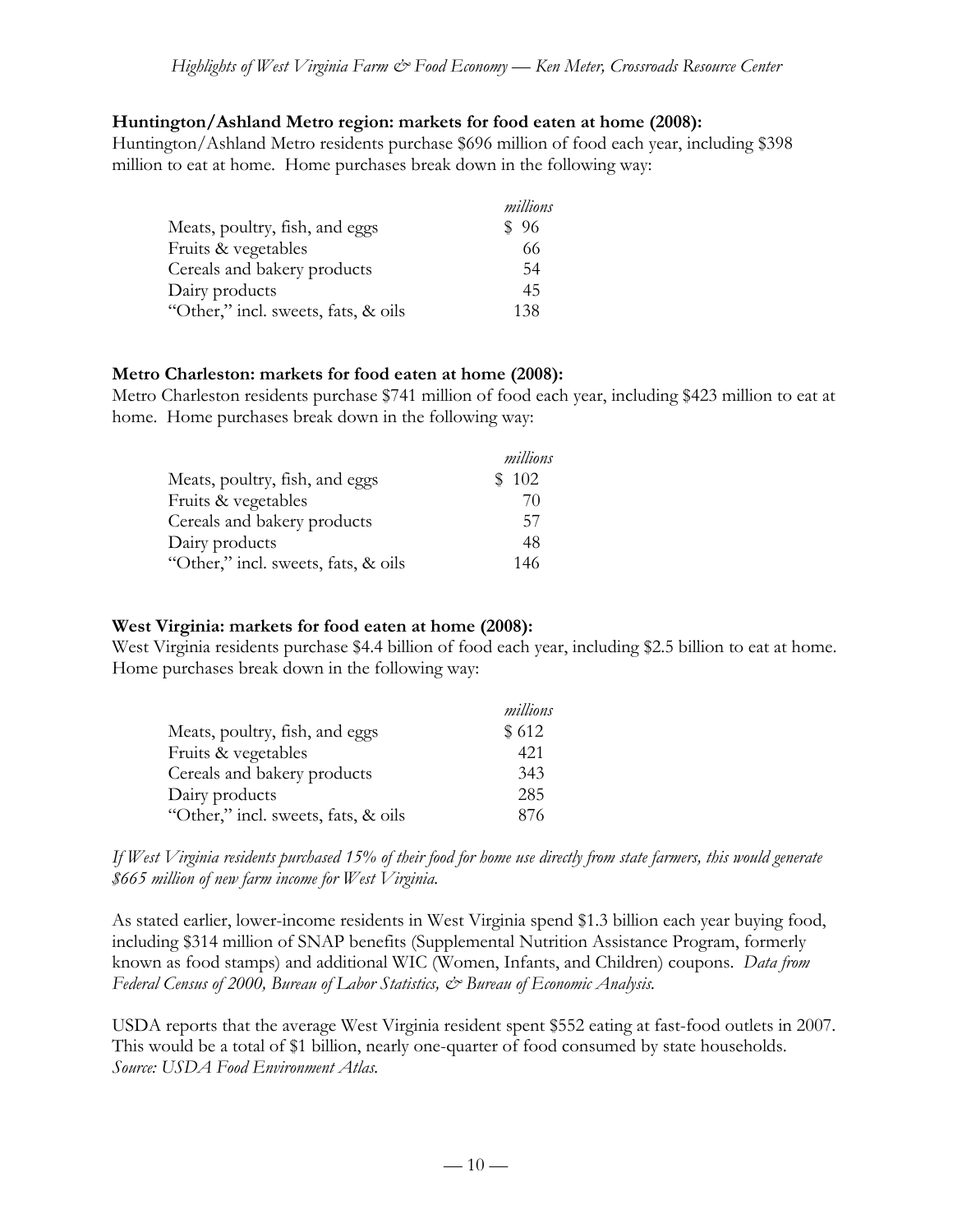# **Washington, DC, metro area: markets for food eaten at home (2008):**

Washington, DC, metro area residents purchase \$13 billion of food each year, including \$7.5 billion to eat at home. Home purchases break down in the following way:

|                                     | millions |
|-------------------------------------|----------|
| Meats, poultry, fish, and eggs      | \$1,813  |
| Fruits & vegetables                 | 1,248    |
| Cereals and bakery products         | 1,015    |
| Dairy products                      | 843      |
| "Other," incl. sweets, fats, & oils | 2,596    |